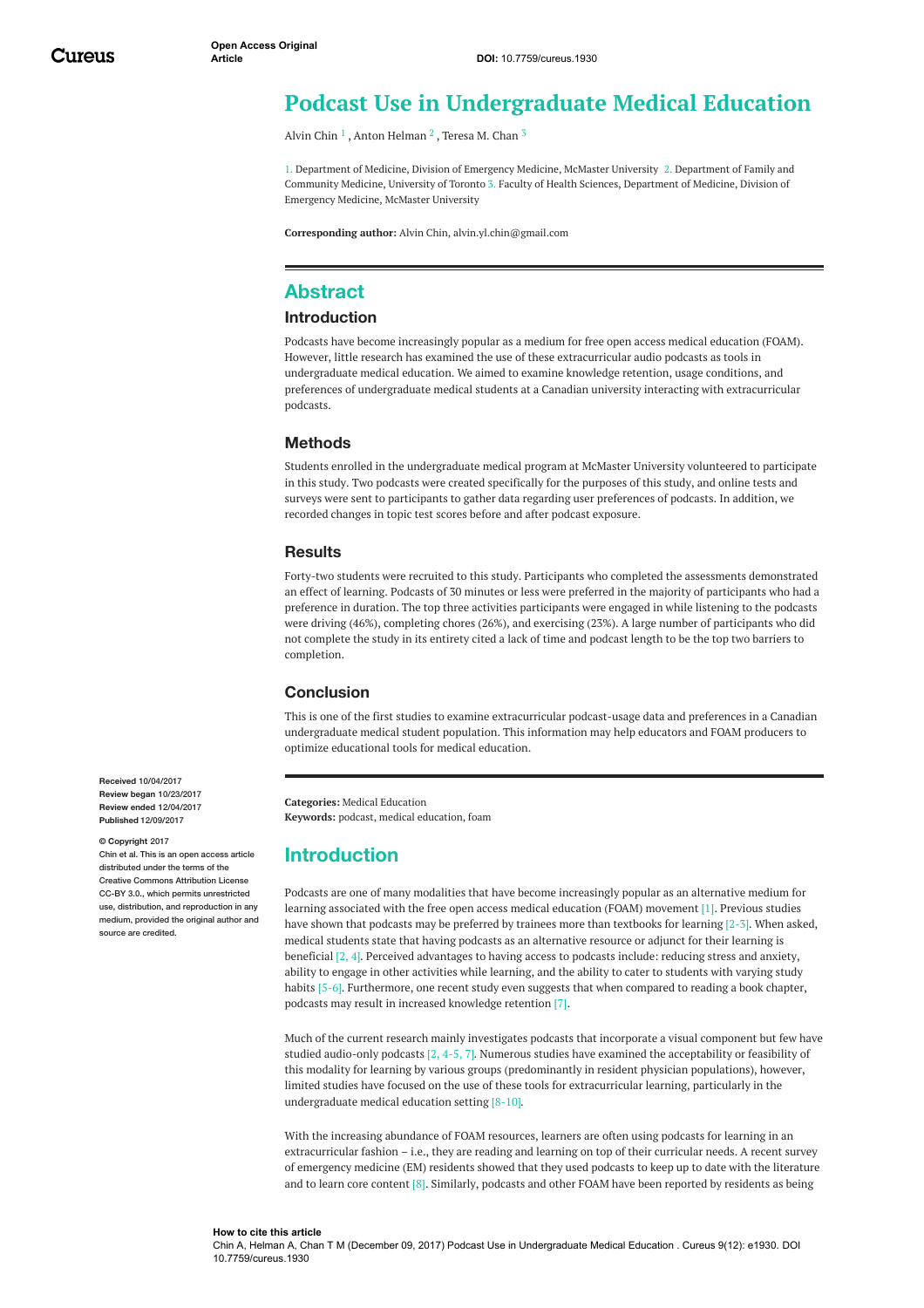used in addition to their regular curriculum through training [3, 8]. Little research has examined the use of audio podcasts as a tool for extracurricular learning in undergraduate medical education. By understanding audio podcast usage conditions and preferences of medical students, FOAM educators may be able to better target this audience.

We aimed to determine usage conditions, preferences, and level of retention of information from audio podcasts by medical students at a Canadian University.

# **Materials And Methods**

### **Study design**

This was a prospective study aimed towards assessing knowledge retention, usage conditions, and preferences of students interacting with two pre-determined podcasts. This study was approved by the Hamilton Integrated Research Ethics Board.

### **Setting and selection of participants**

The study recruited participants out of McMaster University medical school's three undergraduate classes. Each undergraduate class had approximately 200 students, for a total of approximately 600 students eligible to participate. Recruitment occurred between September 14, 2015 to September 28, 2015. All three classes were notified about this study through the undergraduate medical school program's master email list. Students actively enrolled in the McMaster undergraduate medical program were allowed to participate without any exclusion. Participants voluntarily signed up for this study and there was no incentive given to complete the study. Participation in this study did not affect the academic standing of students.

### **Protocol**

Two audio podcasts were created collaboratively by the three authors of this paper. Two of the authors were part of a popular FOAM podcast series (Emergency Medicine Cases,

https://emergencymedicinecases.com/). The podcasts covered two topics: adult asthma and introduction to toxicology. The topic of toxicology was specifically selected as it is not well covered in the official curriculum at this educational institution, thereby allowing this podcast to provide the students with more primary education. The length of the asthma and toxicology podcasts were 58 minutes and 37 minutes, respectively.

Along with the podcasts, a test was created for each topic, collaboratively, by the three authors. Each test consisted of 10-11 multiple choice questions (MCQ) all stemming from material covered in the podcast, relevant to the individual topics. The questions were not externally validated but were reviewed by two emergency staff physicians.

Following enrolment, participants of this study were instructed to complete the two online tests, mentioned above, and a survey in order to assess their baseline knowledge on the topics of the podcasts, and podcast usage and preferences. The two podcasts were then distributed to study participants following the initial test and survey.

One week after the initial survey, students were asked to complete a follow-up survey and test for knowledge assessment and further podcast usage data. This follow-up test used the exact same questions as the initial test. Students were only eligible to write the test if they had indicated that they had listened to the podcast associated with the test. Participants were reminded within 48 hours after receiving the link to complete the survey/test via email.

Survey questions included both categorical and open-ended questions. Students were asked questions regarding the number of times they interacted with the podcasts, the activities they were engaged in while listening, and duration preferences. Open-ended questions such as "What did you like about the podcast?" and "What would have helped you most with consolidating the material?" were included to allow for broader responses. In addition, students were allowed to state barriers to interacting with the podcast regardless of whether or not they listened to it.

### **Primary data analysis**

Paired samples t-tests were utilized to assess knowledge acquisition and retention using Microsoft Statistical Package for the Social Sciences (SPSS), version 23 (IBM Corp., Armonk, NY). Simple descriptive statistics related to the survey responses were generated using Microsoft Excel. We marked each round of the MCQ quiz and converted this to a percentage score for each round.

# **Results**

### **Participation**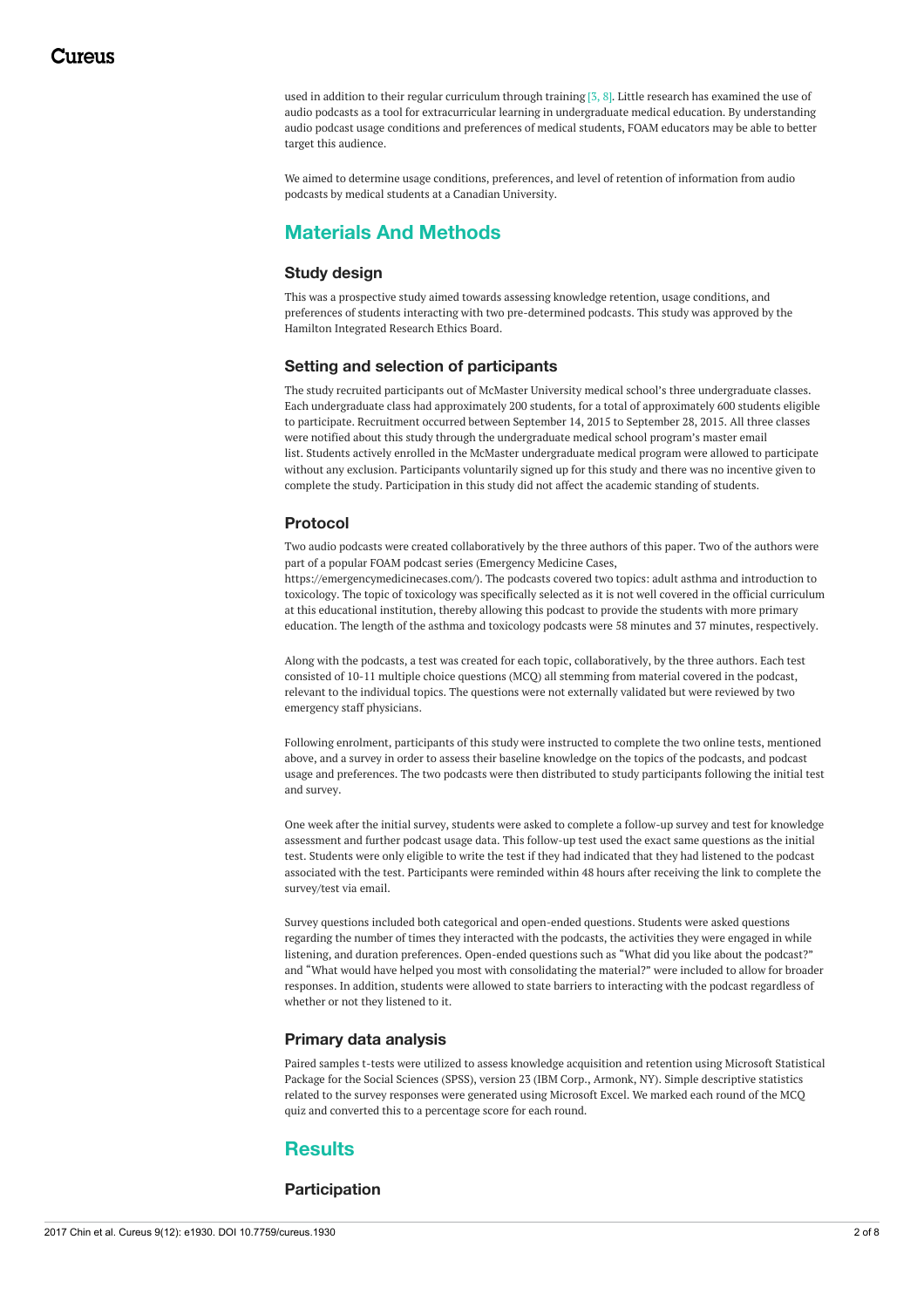A total of 42 (11 first year, 17 second year, and 14 third year) students volunteered to participate in this study and completed the initial survey and baseline knowledge test. They were then also provided with links to two audio files (one with an audio file with the Asthma Podcast, and one with the Toxicology Podcast). Only 19 (45.2%) students completed a follow-up knowledge retention test for the asthma podcast and 14 (33.3%) for the toxicology podcast.

Thirty-five students spoke to the barriers of listening to the podcasts regardless of whether or not they listened to either. The most cited reason for incompletion of the survey/test was a lack of time and podcast length (81%). Other reasons included technical problems and formal curriculum commitments.

Due to the nature of access to the podcast being a downloadable format, we were unable to determine the number of times each podcast was listened to by each user.

#### **Survey data**

#### *Quantitative Survey Responses*

Thirteen participants indicated that they had a preference for podcast length. The majority of participants who stated a preference in podcast length indicated they preferred podcasts of 30 minutes or less (85%).

The top three activities participants were engaged in while listening to the podcasts were driving (46%), completing chores (26%), and exercising (23%). Other activities listed included eating, doing other work, using other computer applications, and other recreational activities. Twenty-percent of respondents stated that they had at some point solely focused on podcast engagement. Note that the percentage response adds to over 100% as participants interacted with podcasts more than once. See Table *[1](#page-2-0)* for details of tasks that were competing for the students' attention during this period.

<span id="page-2-0"></span>

| <b>Activity</b>                                                                                              | n              | $\%$       | <b>Example responses</b>                               |  |  |  |  |  |
|--------------------------------------------------------------------------------------------------------------|----------------|------------|--------------------------------------------------------|--|--|--|--|--|
| <b>Driving</b>                                                                                               | 16             | 46% n/a    |                                                        |  |  |  |  |  |
| Chores                                                                                                       | 9              | 26%        | Cooking, Dishes, Ironing, Getting Ready in the Morning |  |  |  |  |  |
| Exercising                                                                                                   | 8              | 23%        | Walk or high intensity                                 |  |  |  |  |  |
| Only Engaging with Podcast (Listening, Taking notes)                                                         | $\overline{7}$ | 20% n/a    |                                                        |  |  |  |  |  |
| Eating                                                                                                       | 6              | $17\%$ n/a |                                                        |  |  |  |  |  |
| Doing Other Work                                                                                             | 4              | $11\%$     | Other curriculum based homework                        |  |  |  |  |  |
| <b>Using Other Computer Apps</b>                                                                             | $\overline{2}$ | 6%         | Social Media                                           |  |  |  |  |  |
| Other recreation                                                                                             | 1              | 3%         | Drawing                                                |  |  |  |  |  |
| * Will total over 100% since many people reported doing multiple activities over course of listening session |                |            |                                                        |  |  |  |  |  |

### **TABLE 1: Participant activities**

Activities participants were engaged in while listening to podcasts.

*Qualitative Survey Responses*

In the open-ended questions, students noted that they liked that the podcasts were "conversational" and appreciated "the clinical relevance of the information" and use of cases. A common point of discontent was that the podcasts were "too long". Finally, the majority of students indicated that a "summary at the end" or "visuals to go along with [the] discussion" would help benefit them in retaining the information.

*Knowledge Acquisition*

Participants who successfully completed the knowledge assessments demonstrated a significant effect of learning (Asthma, baseline score: 60%, post-podcast score: 76% (95% CI: 68-83); Toxicology, baseline score: 62%, post-podcast score: 82% (95% CI: 72-92)). See Table *[2](#page-3-0)* for further details of the analysis.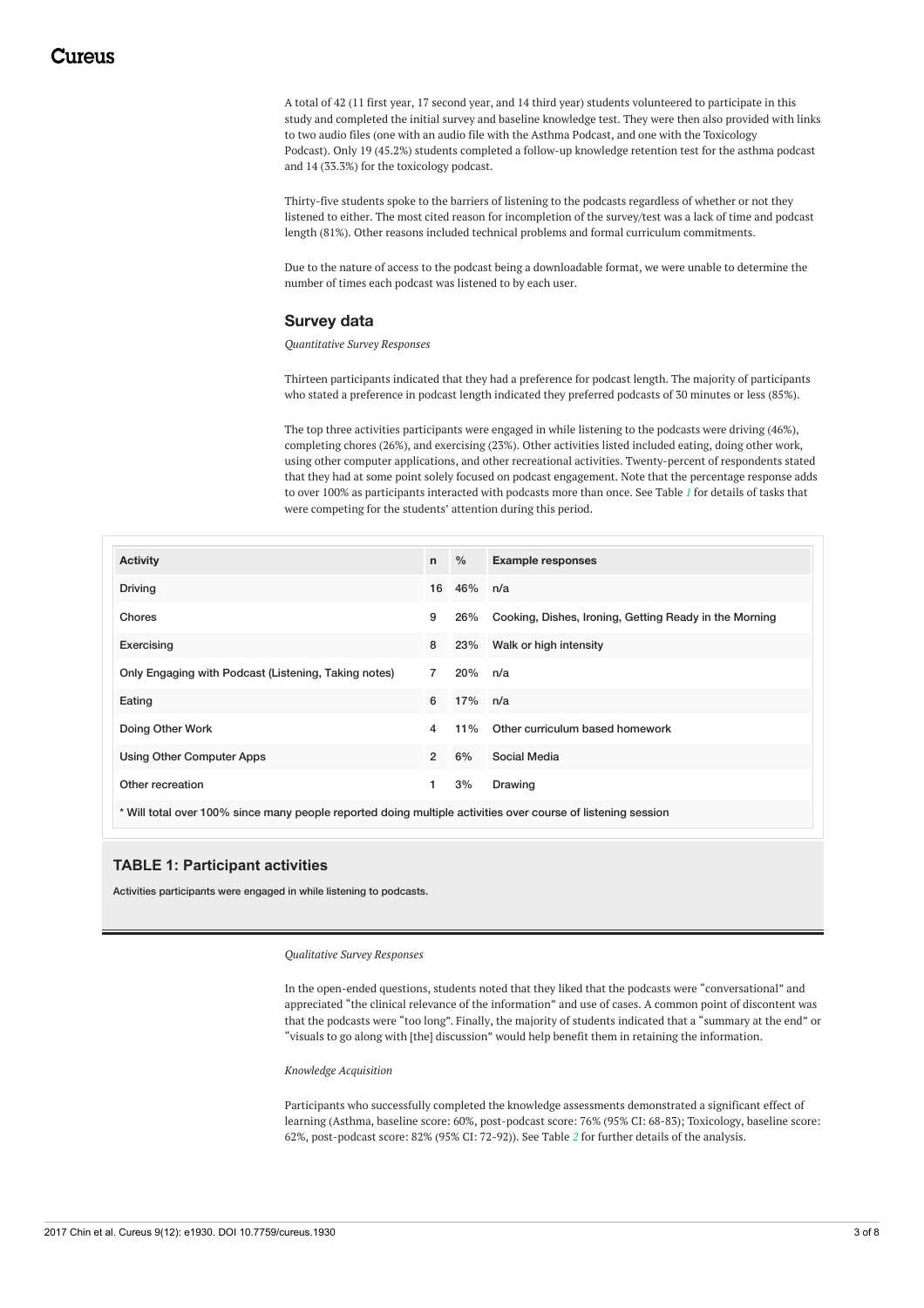# Cureus

<span id="page-3-0"></span>

|            | <b>Pre-test mean</b> | Post-test mean | t-score | <b>SD</b> | p-value |
|------------|----------------------|----------------|---------|-----------|---------|
| Toxicology | 62%                  | 82%            |         | 0.2       | 0.003   |
| Asthma     | 60%                  | 76%            | 3.9     | 0.16      | 0.001   |

### **TABLE 2: Pre and post-test analysis**

Paired t-test analysis of pre and post-test. Both groups showed significant increase in post-test scores.

# **Discussion**

A large number recent studies in this field mainly examine the utility of 'rich-media' podcasts (also known as video podcasts or 'vodcasts'), which generally include both a video and audio component to the podcast [2, 4-7, 11]. In our study, we aimed to evaluate the user preferences and habits of audio-only podcasts, commonly found in the FOAM world. Numerous studies have already demonstrated the knowledge acquisition from and desire of podcast utilization in undergraduate and postgraduate medical education [6, 8-10]. It is, therefore, essential for educators to optimize resources for medical learners in order to develop a more robust educational experience. Our findings summarize the usage of audio-only podcasts for co- or extra-curricular education in an undergraduate medical school and will hopefully guide educators in developing improved resources based on user preferences.

### **The realities of extracurricular learning**

A total of 26 participants stated that they had not listened to at least one podcast out of the two by the end of the two-week study. Again, the recurring reason that respondents stated for being unable to do so was a lack of time (whether that was due to other life or school commitments) or that the podcasts were too long in duration. These responses, along with the participant responses to open-ended questions indicated preferences similar to other studies. In a study by Matava and colleagues, anesthesia residents similarly preferred shorter podcasts less than 30 minutes and were less likely to listen to podcasts of >45 minutes in length [10]. This preference for podcasts less than 30 minutes in length was also noted in the study by Riddell and colleagues in EM residents  $[8]$ . As a point of improvement, a number of participants noted that visual adjuncts may benefit their learning, similar to findings of Shantikumar and colleagues [6].

### **Potentially, a substantive effect on learning**

In our study, we demonstrated that students who completed our study had a significant and likely educationally-relevant improvement in knowledge after engaging with the extracurricular audio podcasts on both the topics of asthma and toxicology. Admittedly, in our design, we did not have a pure control group, and therefore this knowledge improvement may also have been from curriculum material. However, in our design, we intentionally chose toxicology as one of the podcast topics as there is very little curricular-based education on toxicology in the formal medical school curriculum; and, hence, this effectively acted as a control, when compared to the Asthma group (where there is substantial overlap with formal curricular materials). Participants who listened to the toxicology podcast and completed a post-podcast test showed significant (p<0.01) and substantive knowledge improvement (20% increased average MCQ score). Both groups showed a significant knowledge improvement suggesting that participants gained knowledge about the topic through the podcast and not only through the undergraduate curriculum. This knowledge acquisition is present despite the majority of students being engaged in other activities while listening to the podcasts.

## **Incorporating student podcast usage habits and preferences in creation of content**

One of the major aims of our study was to help guide content creators in tailoring podcasts to the intended audience. In our specific undergraduate medical student group, two major points stood out as areas of consideration for podcast preferences. Eighty-five percent of students with a stated preference in length of podcasts stated they preferred podcasts 30 minutes long or less. FOAM producers targeting the undergraduate medical student population would benefit from recognizing this preference in order to better cater to this audience. Secondly, the majority of users stated that they were engaged in another activity while interacting with the podcast. In fact, 46% of users stated that at some point, they interacted with the podcast while driving. This information should inform producers in two ways. It should be important to recognize that the use of any sounds that are startling or similar to traffic noises (such as car horns or sirens) should be avoided to prevent confusion or safety concerns while listeners are engaging with the podcast. Moreover, there may be a utility to incorporate brief audio summaries to reinforce the material throughout the podcast, considering that listeners may not be physically taking notes for later review while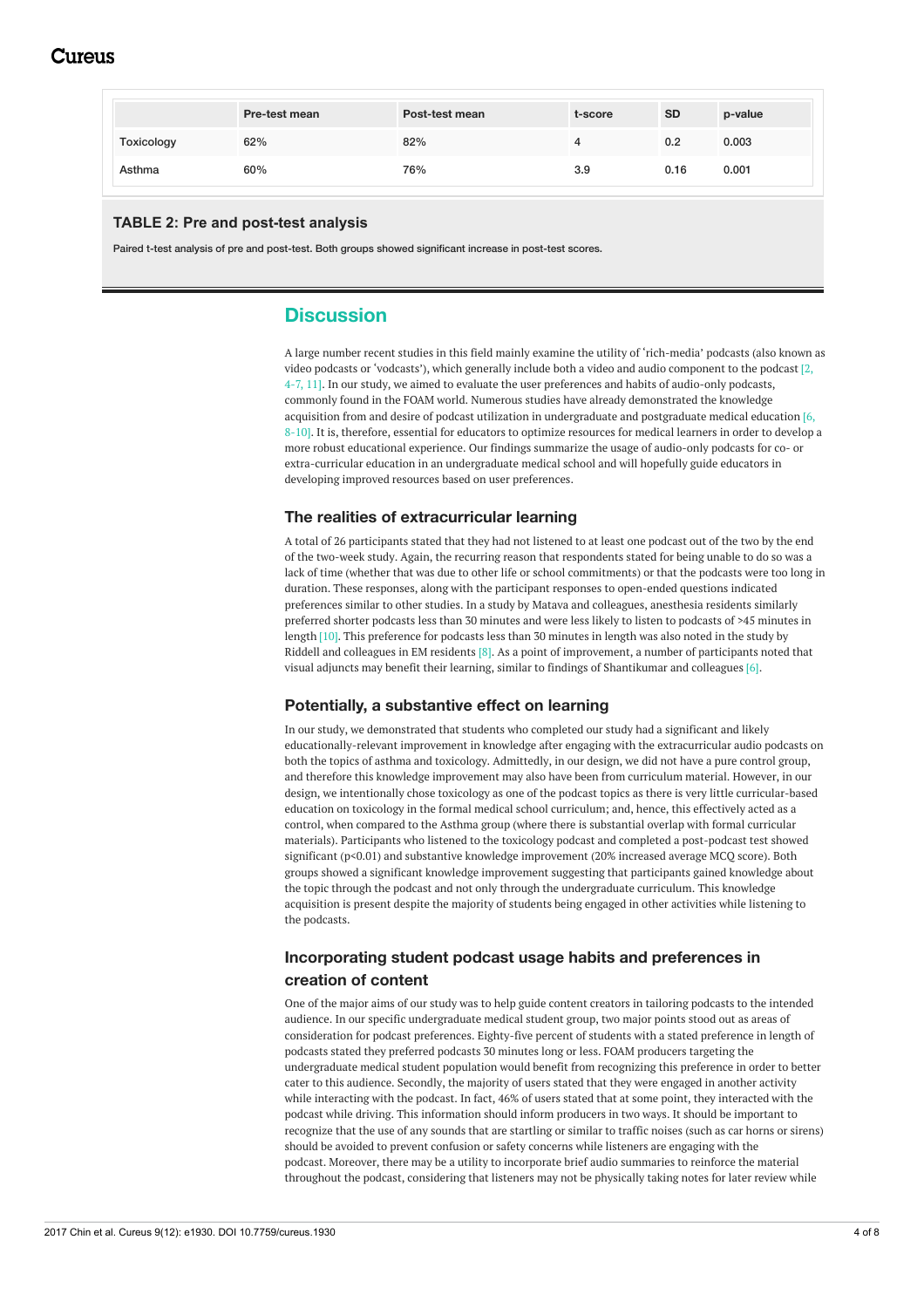engaging in the podcast. Finally, producers may want to incorporate visual or written summaries for review for reasons similar.

### **Limitations**

This study was based out of one Canadian medical school and unfortunately had limited number of volunteer participants. Furthermore, the rate of completion following initial survey and test was quite low. The incompletion rate was high with students citing competing priorities or the length of the podcasts being too much of a time commitment. Of note, neither participation nor completion had any impact on participants' academic standing, which could have contributed to this high attrition rate. Moreover, as this study only applied to elective podcast usage, it is difficult to translate the data to podcast use that is incorporated into a curriculum.

Furthermore, once again due to the participant selection process, a selection bias may have occurred to recruit students already interested in using podcasts as a tool for learning. In addition, these students may have been able to afford more time to listen to podcasts than students who chose not to participate in this study. While that may be the case, the significantly high drop-out rate in this study, along with the qualitative survey responses, provides useful information to help podcast producers understand the usage preferences of undergraduate medical students.

The researchers also recognize a possibility of priming effect as the baseline test and the follow-up test had the exact same questions. It is possible that students used audio cues to improve their answers to the test but not necessarily improve knowledge. Also, secondary to the nature of the downloadable format of the podcast, we were unable to prevent students from listening to the podcast while doing the test, which could possibly contaminate our knowledge acquisition results.

Unfortunately, there was not an established control group in this study to truly assess for knowledge acquisition from the podcast. It is well known that testing itself may result in more robust learning, so testenhanced learning effects may have resulted in unintentional learning  $[12-13]$ . While we were able to demonstrate an improvement in test score pre- and post-interaction with the podcasts, the lack of a control group (i.e., students who were only asked to answer test questions) limits our ability to interpret this data.

Finally, in order to assess retention, we used a strict analysis that only included results from participants who completed them at least 48 hours after the initial baseline test. This strict analysis moderately decreased our response rate for our knowledge quizzes.

### **Future directions**

Considering the limitations, this study serves as a starting point, identifying the usage habits and preferences of audio-only podcasts for co- or extra-curricular learning in an undergraduate medical school. There are numerous increasingly used novel education modalities that may benefit from a similar analysis. Blog posts are a rapidly growing form of FOAM that learners at various levels are using to supplement their learning. We hope to use the data and limitations from this study, in order to extend the research to include other learning resources and continue to provide education material producers with knowledge and guidance on how their audience is interacting with these resources.

# **Conclusions**

Audio podcasts can be a resource for extracurricular learning in medical education. While interacting with the podcasts, the majority of students were simultaneously engaged in other activities (top three activities: driving, completing chores, and exercising). Students indicated that they preferred podcasts of 30 minutes or shorter and felt that visuals or a concluding summary would benefit their learning. We also found in this study that students who engage in such extracurricular learning successfully improved in test scores after listening to an audio podcast on a particular topic. We hope that this study will serve to guide educators in optimally creating learning resources for medical learners.

# **Appendices**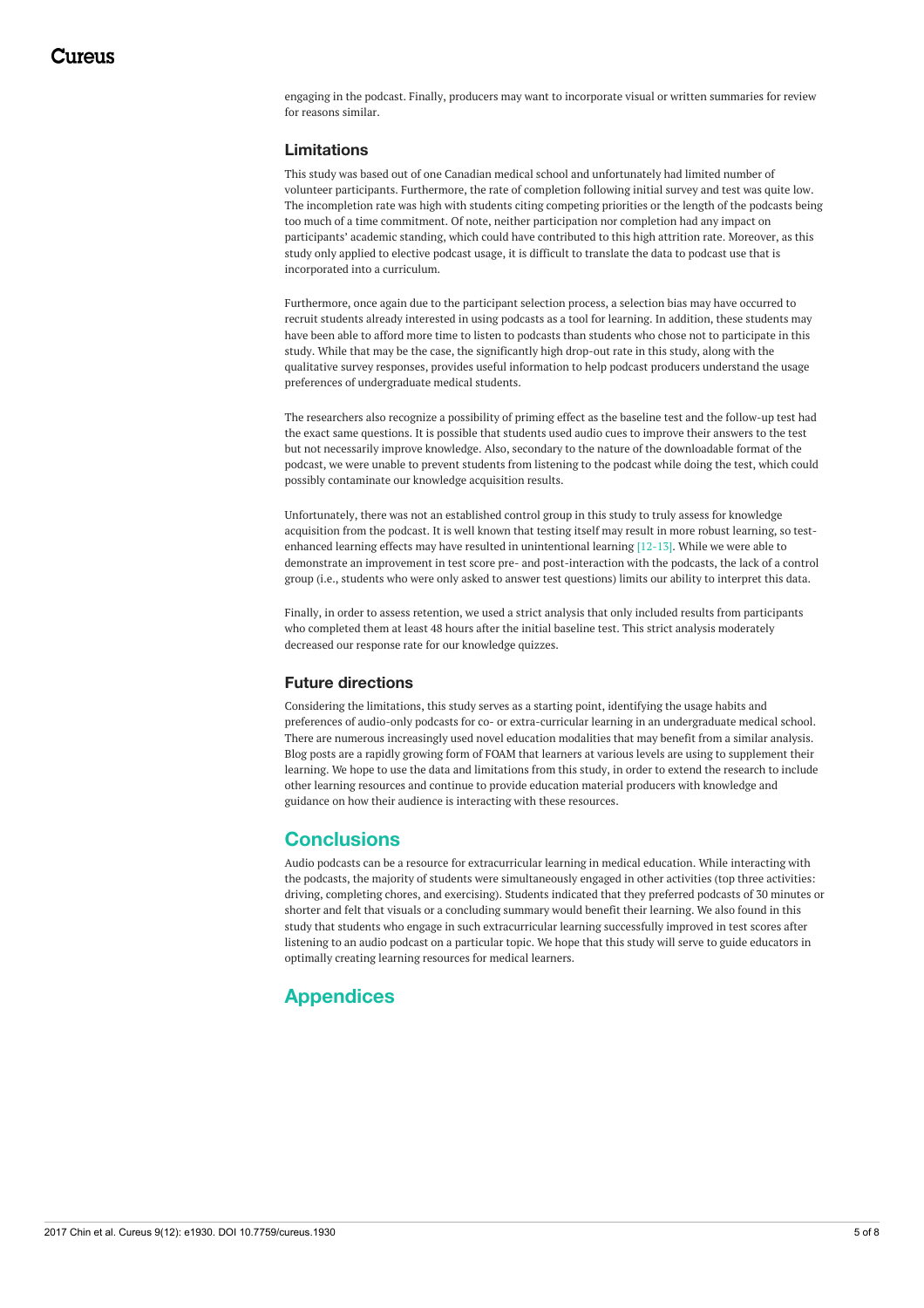# Cureus

Podcast Study Survey  $\label{eq:1} \begin{array}{ll} \textbf{P}{\text{trans}}\text{ is a new final } \textbf{A} \text{ spin of part plane}\\ \textbf{nonline of set between } \textbf{A} \text{ spin and some, and}\\ \textbf{In model of type } \textbf{B} \textbf{F} \textbf{M} \textbf{F} \textbf{M} \textbf{F}\\ \textbf{In model: } \textbf{C} \textbf{F} \textbf{D} \textbf{B} \textbf{F} \textbf{D} \textbf{B} \textbf{F} \textbf{D} \textbf{F}\\ \textbf{A} \textbf{F} \textbf{D} \textbf{B} \textbf{D} \textbf{B$  $\begin{array}{l} \begin{tabular}{l|c|c|c|c} \hline \textbf{a} & \textbf{a} & \textbf{b} & \textbf{c} \\ \hline \textbf{a} & \textbf{b} & \textbf{c} & \textbf{c} \\ \hline \textbf{a} & \textbf{b} & \textbf{c} & \textbf{c} \\ \hline \textbf{a} & \textbf{b} & \textbf{c} & \textbf{c} \\ \hline \textbf{a} & \textbf{b} & \textbf{c} & \textbf{c} \\ \hline \textbf{a} & \textbf{b} & \textbf{c} & \textbf{c} \\ \hline \textbf{a} & \$  $\begin{tabular}{l|l|l|} \hline & \multicolumn{3}{l}{\multicolumn{3}{l}{\multicolumn{3}{l}{\multicolumn{3}{l}{\multicolumn{3}{l}{\multicolumn{3}{l}{\multicolumn{3}{l}{\multicolumn{3}{l}{\multicolumn{3}{l}{\multicolumn{3}{l}{\multicolumn{3}{l}{\multicolumn{3}{l}{\multicolumn{3}{l}{\multicolumn{3}{l}{\multicolumn{3}{l}{\multicolumn{3}{l}{\multicolumn{3}{l}{\multicolumn{3}{l}{\multicolumn{3}{l}{\multicolumn{3}{l}{\multicolumn{3}{l}{\multicolumn{3}{l}{\multicolumn{$  $\begin{array}{ll} \begin{tabular}{|c|c|} \hline \multicolumn{3}{|c|}{\hline \multicolumn{3}{|c|}{\hline \multicolumn{3}{|c|}{\hline \multicolumn{3}{|c|}{\hline \multicolumn{3}{|c|}{\hline \multicolumn{3}{|c|}{\hline \multicolumn{3}{|c|}{\hline \multicolumn{3}{|c|}{\hline \multicolumn{3}{|c|}{\hline \multicolumn{3}{|c|}{\hline \multicolumn{3}{|c|}{\hline \multicolumn{3}{|c|}{\hline \multicolumn{3}{|c|}{\hline \multicolumn{3}{|c|}{\hline \mult$  $\begin{split} &\bigcirc \quad \text{Therefore} \\ &\text{if} \quad \text{for } \text{min} \neq \text{min} \text{ and } \text{min} \text{ and } \text{min} \text{ and } \text{min} \text{ and } \text{min} \text{ and } \text{min} \text{ and } \text{min} \text{ and } \text{min} \text{ and } \text{min} \text{ and } \text{min} \text{ and } \text{min} \text{ and } \text{min} \text{ and } \text{min} \text{ and } \text{min} \text{ and } \text{min} \text{ and } \text{min} \text{ and } \text{min} \text{ and } \text{min} \text{ and } \text$  $\begin{array}{rcl} \textbf{1} & \textbf{1} & \textbf{1} & \textbf{1} \\ \textbf{2} & \textbf{1} & \textbf{1} & \textbf{1} & \textbf{1} \\ \textbf{3} & \textbf{1} & \textbf{1} & \textbf{1} & \textbf{1} \\ \textbf{4} & \textbf{1} & \textbf{1} & \textbf{1} & \textbf{1} \\ \textbf{5} & \textbf{1} & \textbf{1} & \textbf{1} & \textbf{1} \\ \textbf{6} & \textbf{1} & \textbf{1} & \textbf{1} & \textbf{1} \\ \textbf{7} & \text$  $\overbrace{\mathbf{B}}^{\text{Conplement}}$ 

### **FIGURE 1: Podcast initial survey**

Initial survey sent to participants prior to receiving access to podcasts.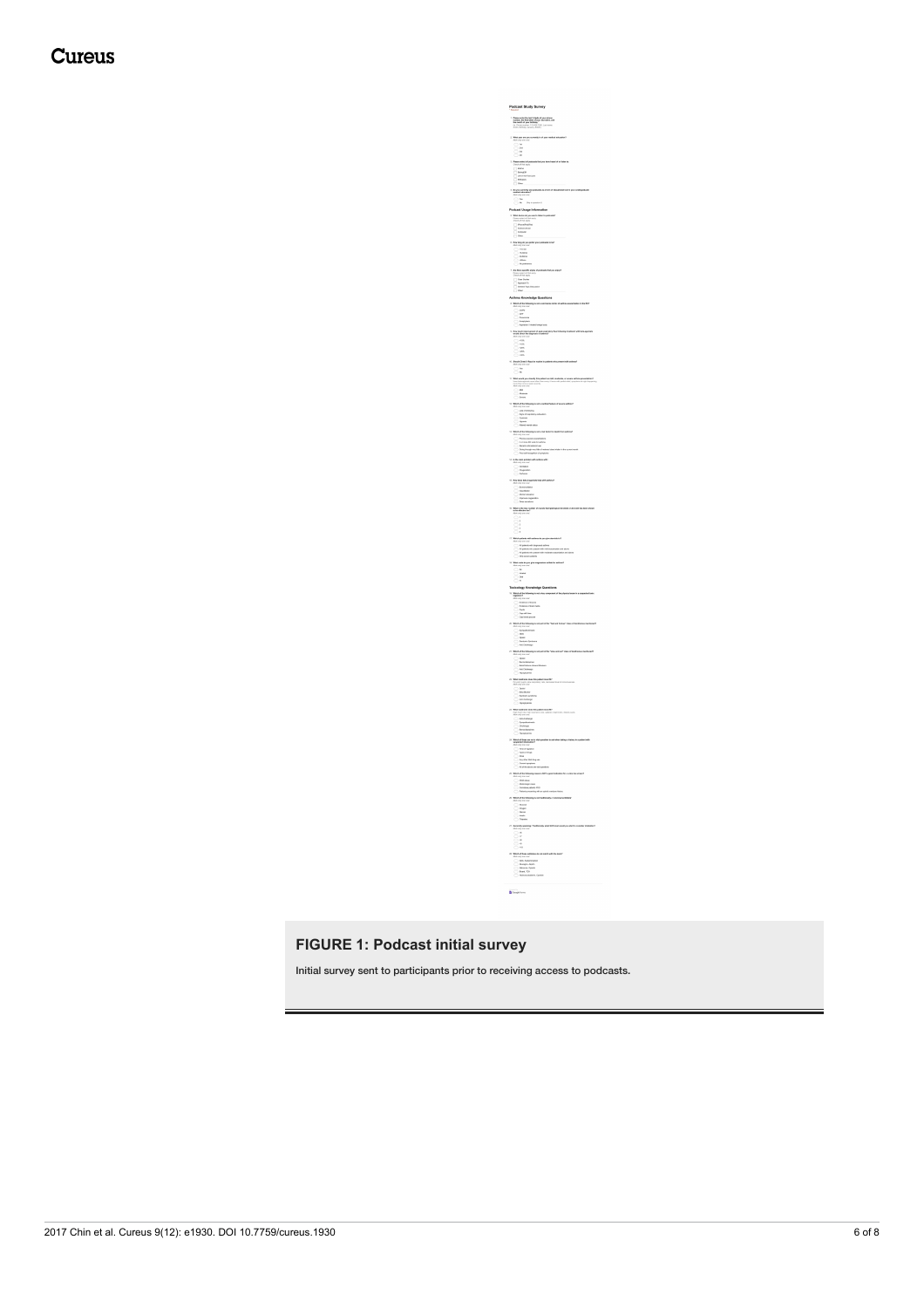**Cureus** 

### **FIGURE 2: Follow-up survey**

Survey sent to participants 1 week after receiving access to podcasts.

# **Additional Information**

### **Disclosures**

**Human subjects:** Consent was obtained by all participants in this study. Hamilton Integrated Research Ethics Board issued approval. **Animal subjects:** All authors have confirmed that this study did not involve animal subjects or tissue. **Conflicts of interest:** In compliance with the ICMJE uniform disclosure form, all authors declare the following: **Payment/services info:** All authors have declared that no financial support was received from any organization for the submitted work. **Financial relationships:** All authors have declared that they have no financial relationships at present or within the previous three years with any organizations that might have an interest in the submitted work. **Other relationships:** All authors have